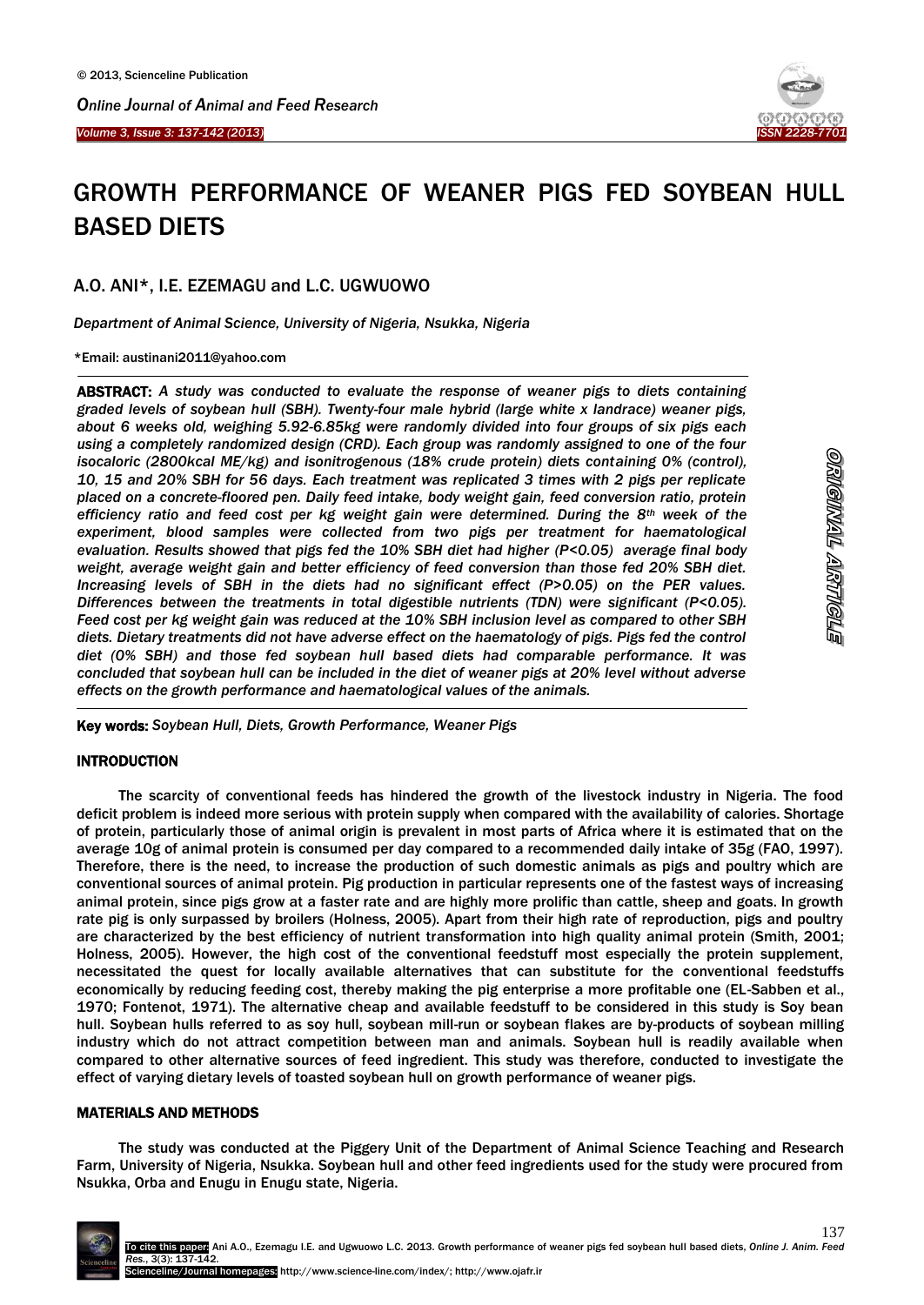### Formulation of experimental diets

Four diets were formulated to contain 0, 10, 15 and 20% soybean hull (SBH). The Composition of the diets is presented in Table 1.

### Management of experimental animals

Twenty-four male hybrid (large white x landrace) weaner pigs, about 6 weeks old, weighing 5.92-6.85kg were randomly divided into four groups of six pigs each using a completely randomized design (CRD). Each group was randomly assigned to one of the four isocaloric (2800kcal ME/kg) and isonitrogenous (18% crude protein) diets (1, 2, 3 and 4) containing 0% (control), 5, 10 and 20% SBH for 56 days.

| Table 1 - Percentage composition of weaner pigs' diets |             |       |       |       |  |  |
|--------------------------------------------------------|-------------|-------|-------|-------|--|--|
| Ingredients (%)                                        | $\mathbf 0$ | 10    | 15    | 20    |  |  |
| Maize                                                  | 49.8        | 47.2  | 45.2  | 44.2  |  |  |
| Brewer's dried grain                                   | 7.00        | 5.00  | 4.00  | 4.00  |  |  |
| Groundnut cake                                         | 18.4        | 16.4  | 15.2  | 14.00 |  |  |
| Soybean hull                                           | $\mathbf 0$ | 10    | 15    | 20    |  |  |
| Palm Kernel meal                                       | 13.00       | 9.00  | 8.00  | 5.00  |  |  |
| Fish waste (32%CP)                                     | 4.00        | 4.00  | 4.00  | 4.00  |  |  |
| Palm oil                                               | 2.8         | 3.4   | 3.6   | 3.8   |  |  |
| <b>Bone meal</b>                                       | 4.00        | 4.00  | 4.00  | 4.00  |  |  |
| Salt                                                   | 0.25        | 0.25  | 0.25  | 0.25  |  |  |
| <b>Methionine</b>                                      | 0.25        | 0.25  | 0.25  | 0.25  |  |  |
| Lysine                                                 | 0.25        | 0.25  | 0.25  | 0.25  |  |  |
| Vitamin-mineral premix                                 | 0.25        | 0.25  | 0.25  | 0.25  |  |  |
| Total                                                  | 100         | 100   | 100   | 100   |  |  |
| <b>Calculated composition:</b>                         |             |       |       |       |  |  |
| Crude protein (%)                                      | 18.06       | 18.07 | 18.09 | 18.05 |  |  |
| Crude fibre $(\%)$                                     | 5.00        | 5.80  | 6.28  | 6.74  |  |  |
| Energy $(MJ/KgME)$                                     | 12.26       | 12.26 | 12.22 | 2.22  |  |  |

Each treatment was replicated 3 times with 2 pigs per replicate placed on a concrete-floored pen with windows installed with wire nets to prevent flies from entering into the pens. Water was given *ad-libitum*. Pigs were fed 4% of their body weight in the first 2 weeks and later increased to 5% of their body weight as ration per replicate. The pigs were injected with Ivomec (0.5ml per pig) subcutaneously against endo and ectoparasites. At the beginning and at the end of the experiment, pigs in each replicate were weighed individually to determine the initial body and final body weights of pigs, respectively. Live weights were recorded weekly for each replicate to determine the body weight gain. Feed intake was determined daily by the weigh-back technique. Feed conversion ratio was then calculated from these data as quantity (grams) of feed consumed per unit (grams) weight gained over the same period. Protein efficiency ratio and feed cost per kg weight gain were also determined. All measurements were taken between 8.00am and 12.00 noons.

### Hematological Evaluation

At the 8th week of the feeding trial, blood was sampled from three pigs per treatment by human puncture of the hind leg and ear vein. The blood samples were separately collected using sterile disposable syringes and needles into properly labeled sterilized bottles containing EDTA (Ethylene diamine tetra-acetic acid) for haematological analysis. Packed cell volume (PCV) and haemoglobin concentration (Hb) were determined by the methods described by Lamb (1991). Red blood cell (RBC) and total white blood cell (WBC) counts were estimated using the haemocytometer, while mean corpuscular volume (MCV) and mean corpuscular haemoglobin MCH) were calculated according to Mitruka and Rawnsley (1977). The design and implementation of the study conformed to with the relevant provisions of the Animal Use Act of the University of Nigeria, Nsukka (2006).

### Proximate and Statistical Analyses

The proximate analysis of the diets was determined according to AOAC (1990) and the gross energy of each diet was also determined using the adiabatic bomb calorimeter. The data collected were subjected to analysis of variance (ANOVA) as described by Steel and Torrie (1980). Duncan's New Multiple Range Test was used in separating the significant means (Duncan, 1955).

# RESULTS

# Performance of weaner pigs

Table 2 shows the proximate composition of grower pigs' diets. Data on the performance of growing pigs fed diets containing graded levels of soybean hulls are presented in Table 3. The effect of the treatments on average final body weight was significant (P<0.05). The result shows that average final body weight (9.90kg) was highest at 15% SBH inclusion in the diet. However this did not differ significantly (P>0.05) from the final body weight of pigs fed 0% (control) and 20%SHB diets. Nevertheless it differed significantly (P<0.05) from the final body weight of pigs

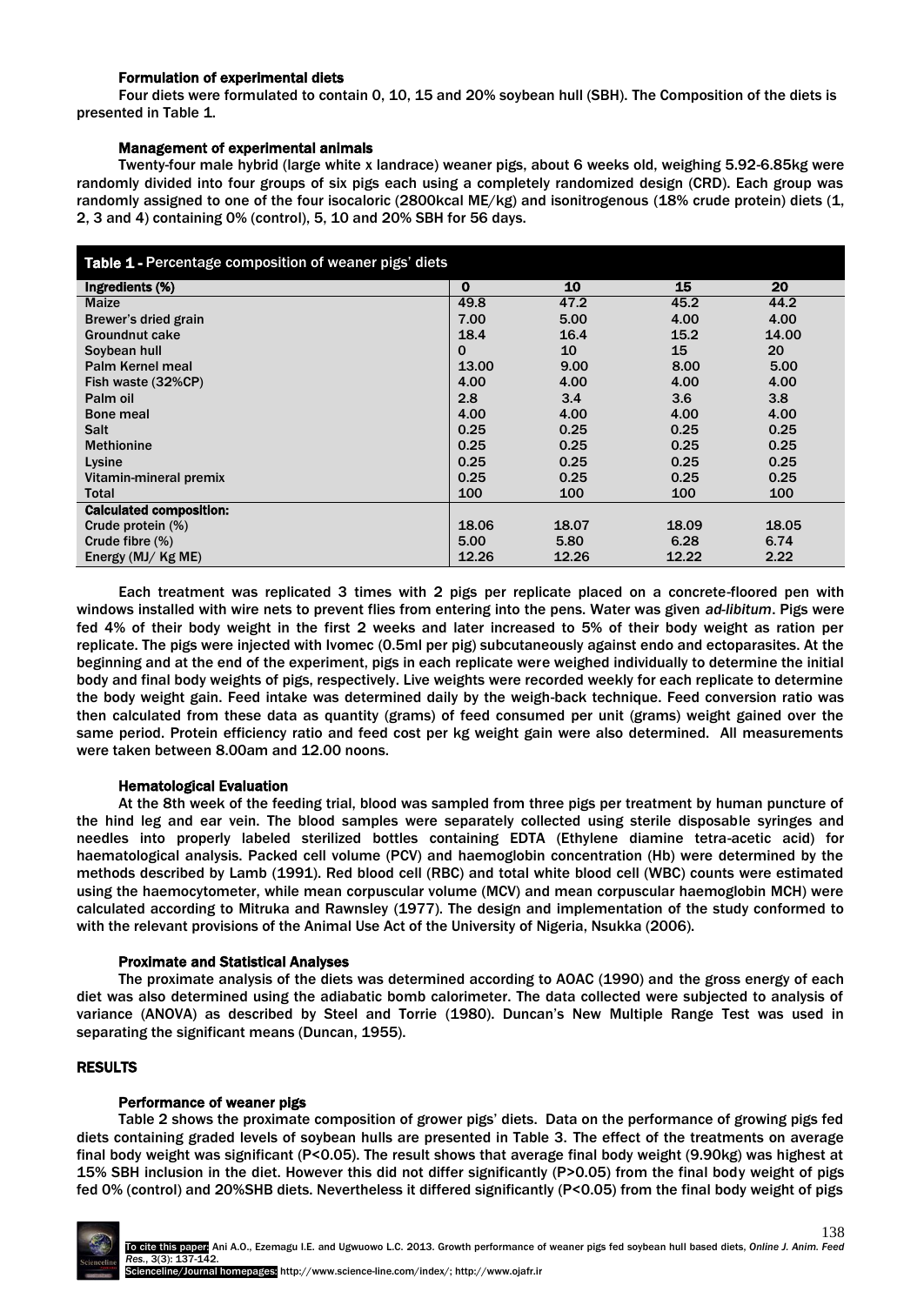fed 5% SBH diet. Results show that average daily feed intake and average daily protein intake followed the same trend as the average final body weight. The average daily weight gain (ADWG) of pigs fed 10 and 15% SBH diets was significantly (P<0.05) higher than that of pigs fed 20% SBH diet. However pigs fed 0% SBH diet (control) had similar ADWG with those fed 10, 15 and 20% SBH diets.

| Table 2 - Proximate composition of weaner pigs' diets (Experiment1) |                        |       |       |       |  |
|---------------------------------------------------------------------|------------------------|-------|-------|-------|--|
| <b>Components</b>                                                   | Dietary SBH levels (%) |       |       |       |  |
|                                                                     |                        | 5     | 15    | 20    |  |
| Dry matter%                                                         | 93.7                   | 92.75 | 92.3  | 92.75 |  |
| <b>Crude Protein %</b>                                              | 18.08                  | 18.04 | 18.07 | 18.03 |  |
| <b>Ether extract %</b>                                              | 9.40                   | 9.20  | 7.66  | 10.60 |  |
| Crude fibre %                                                       | 5.70                   | 4.20  | 4.30  | 5.05  |  |
| Ash $%$                                                             | 17.35                  | 11.85 | 10.40 | 11.25 |  |
| N- Free extract %                                                   | 43.17                  | 49.46 | 51.87 | 47.82 |  |
| Gross energy (Mj/kg)                                                | 15.03                  | 15.06 | 15.04 | 15.02 |  |

# Table 3- Effect of graded level of soybean hull on performance of weaner pigs

| <b>Parameters</b>                                                                           | Dietary levels of SBH (%) |                     |                     |                     | <b>SEM</b> |
|---------------------------------------------------------------------------------------------|---------------------------|---------------------|---------------------|---------------------|------------|
|                                                                                             |                           | 10                  | 15                  | 20                  |            |
| Av. initial body weight gain (kg)                                                           | 6.30                      | 5.92                | 6.33                | 6.85                |            |
| Av. final body weight (kg)                                                                  | 9.52ab                    | 9.90a               | 9.43ab              | 9.12 <sup>b</sup>   | 0.22       |
| Av. daily feed intake (g/day/pig)                                                           | 852.50ab                  | 802.07 <sup>b</sup> | 911.60 <sup>a</sup> | 854.17ab            | 22.42      |
| Av. daily weight gain $(g/day/pig)$                                                         | 277.38ab                  | 290.86 <sup>a</sup> | 290.52a             | 252.64 <sup>b</sup> | 11.48      |
| Feed conversion ratio (feed: gain)                                                          | 3.09 <sub>ab</sub>        | 2.75 <sup>b</sup>   | 3.19ab              | 3.47a               | 0.14       |
| Protein efficiency ratio                                                                    | 1.80 <sup>b</sup>         | 2.02a               | 1.75 <sup>b</sup>   | 1.64 <sup>b</sup>   | 0.07       |
| Av. daily protein intake                                                                    | 154.13ab                  | 144.69b             | 164.74a             | 154.01ab            | 4.06       |
| <b>Total Digestible Nutrient</b>                                                            | 171.79 <sup>b</sup>       | 182.03a             | 184.27 <sup>a</sup> | 183.38 <sup>a</sup> | 1.51       |
| a,b means with different superscripts across a given row differs significantly $(P < 0.05)$ |                           |                     |                     |                     |            |

The feed conversion ratio (FCR) of pigs fed 20% SBH diet was significantly (P<0.05) higher than that of pigs fed 10% SBH diet. Pigs fed 0%SBH diet had comparable (P>0.05) FCR with those fed 10, 15 and 20% SBH diets. The protein efficiency ratio (PER) value of pigs fed 10% SBH was significantly (P<0.05) higher than that of pigs fed 0, 15 and 20% SBH diets. Pigs fed 0, 15 and 20% SBH diets had comparable PER (P>0.05). The effect of treatments on the total digestible nutrient (TDN) was significant (P<0.05). Pigs fed 10, 15 and 20% SBH diets had comparable (P>0.05) TDN and this was significantly (P<0.05) higher than that of pigs fed the control diet.

### Cost implication of feeding graded levels of soybean hull to weaner pigs

Table 4 shows data on cost implication observed in this experiment. Feed cost per kg weight gain did not follow any particular trend. Pigs on the control diet (0% SBH) had the same cost of per kg weight gain value with pigs fed other SBH diets. However, feed cost per kg weight of pigs fed 20% SBH diet differed significantly (P<0.05) from values observed in treatment 2(10%SBH diet). The effect of treatment on total weight gain was significant (P<0.05). Pigs fed 10 and 15% SBH diets had significantly (P<0.05) higher value (3.57kg) than pigs fed 20% SBH diet. Pigs fed 0, 10, 15 and 20% SBH diets had comparable (P>0.05) total weight gain. There were significant (P<0.05) differences among treatments in total feed intake were. Pigs fed 15% SBH diet had total feed intake value of 25.53kg and this differed significantly (P<0.05) from the value (22.46kg) observed interatment 2 (10% SBH diet). Pigs fed the control diet (0% SBH) had total fed intake of 23.87kg and this did not differ significantly (P>0.05) from the value (23.92kg) observed in other treatments (10, 15 and 20% SBH diets). The cost of total feed intake and cost of daily feed consumed followed the same trend as total feed intake.

| Table 4 - Cost implication of feeding graded levels of soybean hull to weaner pigs            |                           |                       |                     |                   |            |
|-----------------------------------------------------------------------------------------------|---------------------------|-----------------------|---------------------|-------------------|------------|
| <b>Parameters</b>                                                                             | Dietary levels of SBH (%) |                       |                     |                   |            |
|                                                                                               | O                         | 10                    | 15                  | 20                | <b>SEM</b> |
| Cost of 1kg feed N                                                                            | 92.71                     | 91.40                 | 89.87               | 89.09             |            |
| Feed cost per kg weight gain N                                                                | 286.47ab                  | 251.65 <sup>b</sup>   | 286.99 <sup>a</sup> | 309.44a           | 11.72      |
| Total feed intake (kg)                                                                        | 23.87ab                   | 22.46 <sup>b</sup>    | 25.53a              | 23.92ab           | 0.63       |
| Total weight gain (kg)                                                                        | 3.18ab                    | 3.20a                 | 3.57a               | 2.58 <sup>b</sup> | 0.21       |
| Cost of total feed intake N                                                                   | 2.212.99ab                | 2.052.54 <sup>b</sup> | 2.294.08a           | 2.130.74ab        | 55.50      |
| Cost of daily feed consumed N                                                                 | 79.04ab                   | 73.31 <sup>b</sup>    | 81.93a              | $76.10^{ab}$      | 1.98       |
| $a,b$ – means with different superscript across a given row differ significant ( $P < 0.05$ ) |                           |                       |                     |                   |            |

### Effect of graded levels of soybean hull on haematology of weaner pigs

The effects of treatments on haematologiical values of pigs are presented in Table 5. The results show that the effect of treatment on haemoglobin concentration (Hb), packed cell volume (PCV), red blood cell count (RBC)

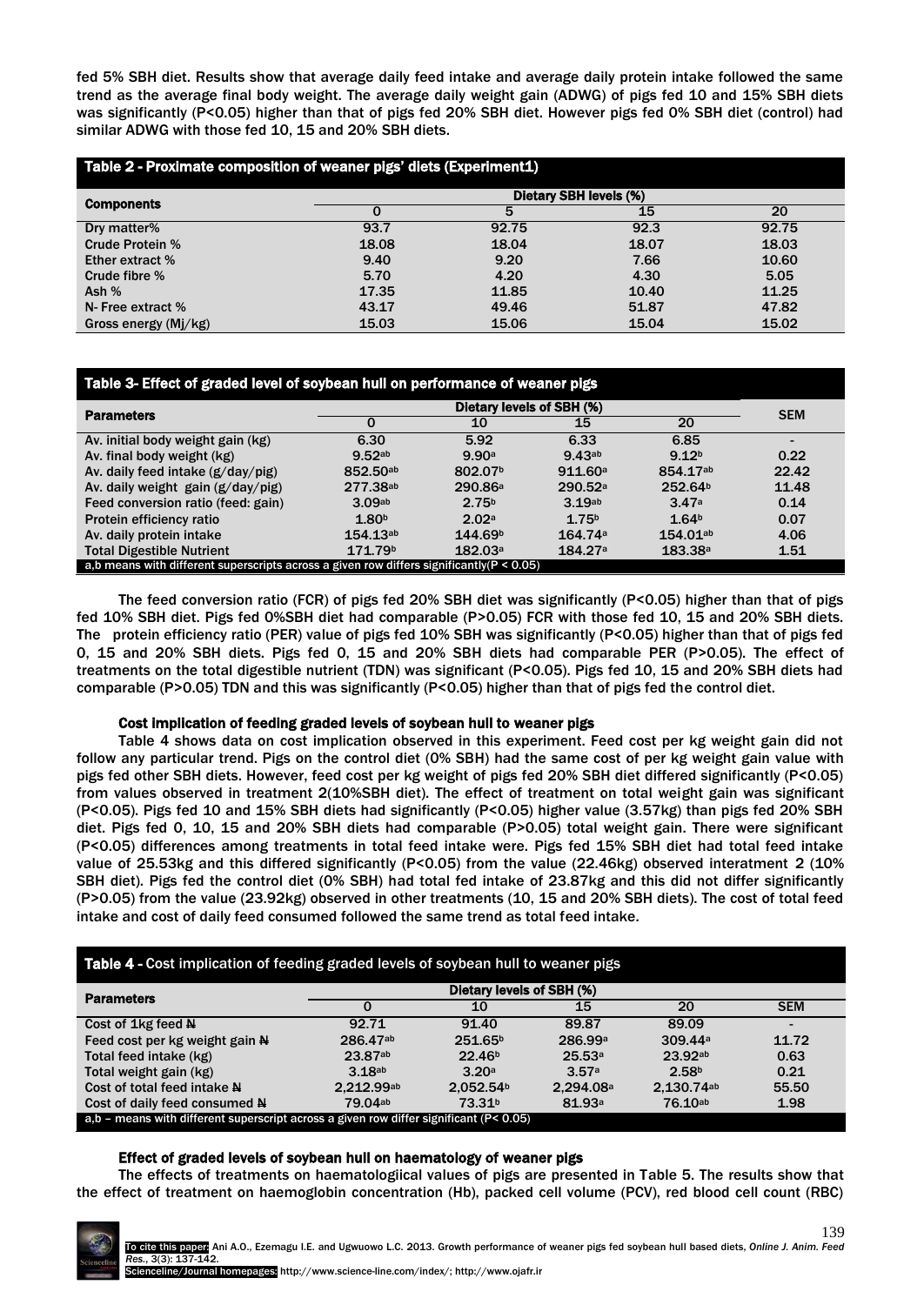and white blood cell count (WBC) were all significantly (P<0.05) influenced by the SBH levels in the diets. The Hb, PCV, RBC, and WBC values of pigs fed 15% SBH diet differed significantly (P<0.05) from the values observed in treatment 1(0% SBH diet) However, pigs fed 10 and 20% SBH diets had comparable (P>0.05) Hb, PCV and RBC, and WBC values. There were no significant differences (P>0.05) among treatments in mean corpuscular haemoglobin concentration (MCHC), mean corpuscular haemoglobin (MCH) and mean corpuscular volume (MCV).

| Table 5 - Effect of graded levels of soybean hull on haematology of weaner pigs             |                           |              |                        |                        |            |
|---------------------------------------------------------------------------------------------|---------------------------|--------------|------------------------|------------------------|------------|
| <b>Parameters</b>                                                                           | Dietary levels of SBH (%) |              |                        |                        |            |
|                                                                                             | 0                         | 10           | 15                     | 20                     | <b>SEM</b> |
| Haemoglobin concentration( $g/100$ ml)                                                      | 8.10 <sup>b</sup>         | 9.57ab       | 10.85a                 | 9.57ab                 | 0.37       |
| Packed cell volume (%)                                                                      | 24.30 <sup>b</sup>        | $28.70^{ab}$ | 32.55a                 | 28.70ab                | 1.11       |
| RBC $(x 10^6/mm^3)$                                                                         | 4.05 <sup>b</sup>         | 4.78ab       | 5.43a                  | 4.78ab                 | 0.18       |
| <b>WBC</b> $(x 10^3/mm^3)$                                                                  | 17,283.33 <sup>b</sup>    | 20.600.00ab  | 26.450.00 <sup>a</sup> | 18,966.67 <sup>b</sup> | 1,292.69   |
| MCH (%)                                                                                     | 20.00                     | 20.00        | 19.99                  | 20.00                  | 0.01       |
| MCV $(\mu m^3)$                                                                             | 60.00                     | 60.00        | 59.98                  | 60.00                  | 0.50       |
| MCHC (%)                                                                                    | 33.30                     | 33.30        | 33.30                  | 33.30                  | 0.01       |
| a,b – means with different superscript across a given row differ significant ( $P < 0.05$ ) |                           |              |                        |                        |            |

# **DISCUSSION**

# Performance of pigs

It was observed (Table 3) that pigs fed the 10% SBH diet had higher average final body weight, average weight gain, protein efficiency ratio and better efficiency of feed conversion than those fed 20% SBH diet. However, the overall performance of pigs fed the soybean hull based diets was not inferior to that of pigs fed the control diet (0% SBH).This tends to suggest that growing pigs can tolerate 20% SBH in their diet. The 6.74% crude in the 20% SBH diet is below the limit (20%) reported by MacDonald et al. (2002) as the highest level of crude fibre in the diet of simple stomached animals. Moreover, the positive effect of dietary fibre cannot be undermined. Dietary fibre had been found to activate the intestine, enhance peristaltic movement and ensure more enzyme production, thereby resulting in efficient digestion of nutrients (Esonu et al., 1997). The lack of increase in the feed intake of pigs on the diets containing soybean hull meal is quite remarkable. Although soybean hull meal contains high fibre, its inclusion in the diets at 20% level did not result in increased dietary fibre. Such a situation would have led to the dilution of other nutrients thereby leading to increased feed intake. Pigs as well as other farm animals eat to meet their energy requirements and to sustain rapid growth and development. The energy needs of the growing pigs were therefore satisfied even at 20% SBH inclusion, hence the pigs did not consume more feed than those on the control diet. Similar observations had been reported (Beynen, 1990; Esonu et al., 1997; Esonu, 1998; Anyanwu et al., 2003; Esonu et al., 2004). Generally, the comparable growth performance of pigs fed SBH diets and those fed the control diet is quite interesting in two ways. First, it showed that the utilization of soybean hull meal by pigs is relatively high at the level offered in this study. This observation contradicts earlier reports by Ash and Akoh -Petia (1992), Udedibie and Igwe (1989) and Cheeke et al. (1983). Secondly, it could be that the heat treatment applied to SBH before its inclusion in the diets helped to improve its texture, palatability and nutritive value by destroying or inactivating the heat – labile toxic compounds and anti-nutritional factors such as protease inhibitors, haemaglutinins, tannins, cyanogenic glycosides and flatulence factors in the raw soybean (Liener and Kakade, 1980; Ensminger, 1996; Enwere, 1998). This suggestion agrees with the findings of Khan et al. (1979) that heat treatment applied to legume foods improved their texture, palatability and nutritive value by destroying or inactivating heat – labile toxic compounds and other enzyme inhibitors. Palatability in particular had been shown to influence feed intake and hence the overall performance of animals (Holness, 2005; Jurgens, 2002). Perhaps, the palatability of the control diet was not superior to that of the test (SBH) diets.

# Cost Implication

As shown in Table 4, the dietary inclusion of soybean hull meal reduced the cost of producing one kilogramme of feed. This observation was in line with that of Esonu et al. (1997) and Anyanwu et al. (2003). Feed cost per kg weight gain was reduced at the 10% SBH inclusion level as compared with other SBH diets. This agrees with the reports of Phillips (1984) Sonaiya et al. (1986) and Ukachukwu and Anugwa (1995) that reduction in feed cost per kg gain is not only dependent on cheap feed but is also dependent on the production result obtained with this cheap feed. The efficiency with which the feed is utilized is of major importance.

# Haematological evaluation

As indicated in Table 5, dietary treatments did not have adverse effect on the haematology of weaner pigs. This could be attributed to the efficacy of toasting to completely remove or reduce the negative effect of the antinutritional factors (ANFs) and toxicants such as cyanogens, tannins and lectins in the raw bambara nut waste on the haematology of pigs. Liener (1986) and Ensminger *et al*. (1996) had shown that cyanogens, tannins and lectins in the raw bambara nut have the ability to destroy the red blood cells. The haematological values obtained in the present study are within the normal range as reported by Miller et al. (1961) and Schalm et al. (1975). Miller et al. (1961) reported a red blood cell count of 4.5 million/mm<sup>3</sup> as the lowest value and 7.6 million/mm<sup>3</sup> as the highest

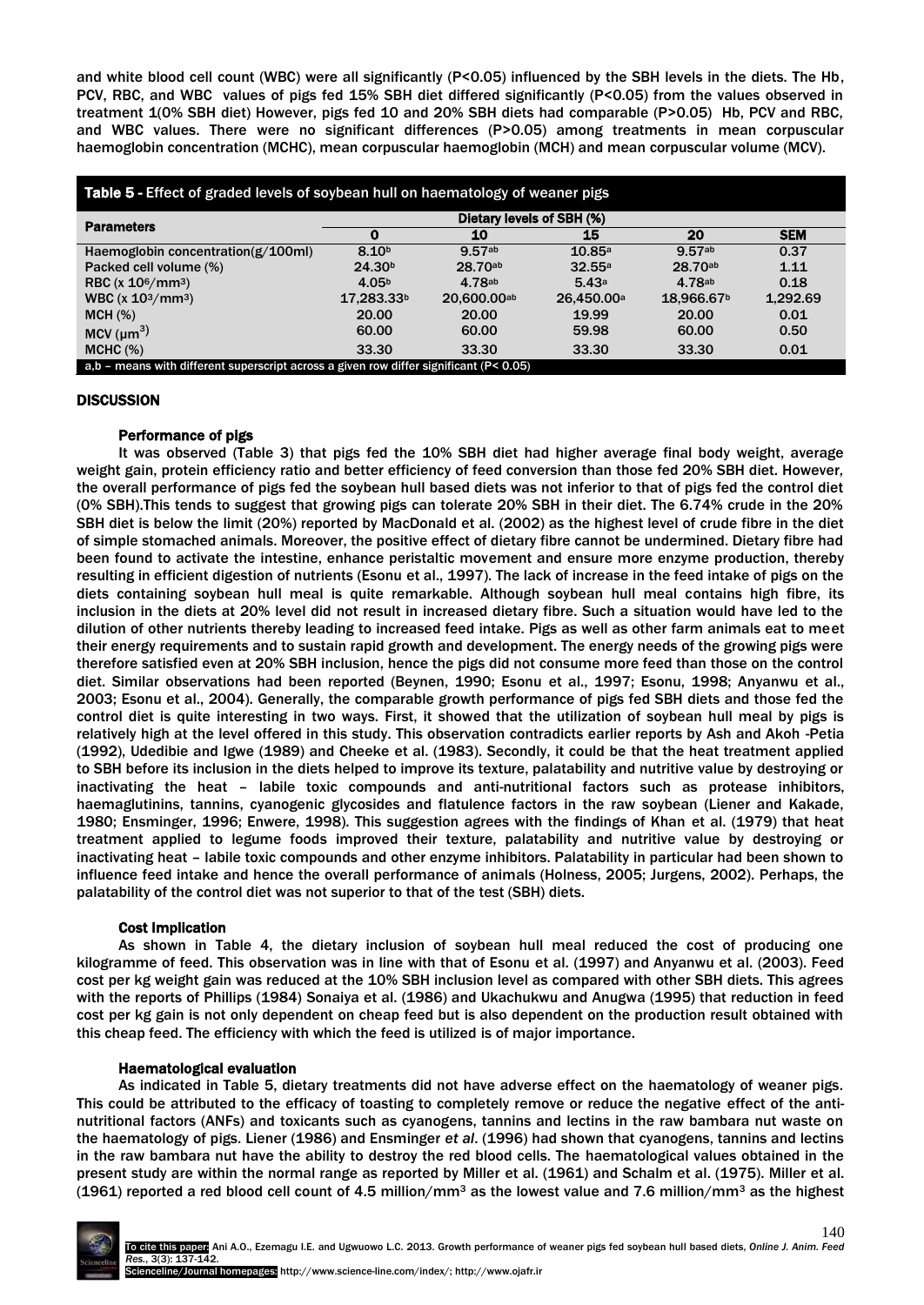value for matured pigs. Schalm et al. (1975) reported a range of 5.3 million/mm<sup>3</sup> to 7.3 million/mm<sup>3</sup> average values for red blood cells in their work with 20 lactating sows, 20 weaned piglets and 15 fattening pigs.

### **CONCLUSION**

It is evident from this study that soybean hull can be included in the diet of weaner pigs at 20% without adverse effects on the growth performance and haematological values of the animals.

### **REFERENCES**

- Anyanwu GA, Esonu BO, Iwuala E, Okorie IC and Etuk CB (2003). Bambara Groundnut (Voandzea severance (L) Thours offal as Partial substitute for maize in broiler diets. Trop. Anim. Produce Investment 6: 55-61.
- AOAC (1990). Association of Official Analytical Chemists. Official Methods of Analysis. 5th ed. Washington DC. 1230
- Ash AJ and Akoh Petia L (1992). Nutritional value of sesbania grad flora leaves for mongastic and ruminants.Trop. Agric. Trinidad, 69: 223 – 228.

Beynen N (1990). PIGS. A guide to management, the Crowood Press Ltd. Great Britain. P 57.

- Bush JA, Berlin NI, Jensen WN, Brik, AB, Cartwright GE and Berlin MM. (1955). Erythrocyte life span in growing swine as determined by glycine  $2 - C^{14}$  Journal of Expt. Med, 100: 451 - 457.
- Cheeke PR, Geoper MP and Arseott GH (1983). utilization of black locust (Rodina pseudoacacia) leaf meal by chicks. Nitrogen Fixing Tree Research Report. 1: 41.

Duncan DB (1955). New Multiple Range Test Biometrics, 11: 1-42.

- El-Sabben JJ, Bratzler JW, Long TE, Frear D and Fentry RF (1970). The value of processed poultry waste as feed for ruminants. J. Anim. Sci., 31: 107-111.
- Ensmiger M, Oldfield E and Heinemann, WN (1996). Feeds and Nutrition. The Ensmiger Publishing Coy; Clovis California, USA. Pp. 324- 366.
- Enwere NJ. (1998). Foods of Plant Origin. Afro-Orbis Pub. Ltd. Nsukka, Nigeria. 301 Pp.
- Esonu BO, Etuk EB and Ezigbo OC (1997). Determination of optimal dietary level of soybean hulls for broilers. JOTEN, 2 (1&2): 76-84.
- Esonu BO (1998). Performance and internal organ characteristics of weaned rabbits fed graded levels of dietary soybean hulls. JOTEN, 3(1): 28-33.
- Esonu BO, Azubuike JC, Emenalom OO, Etuk EB, Okoli IC, Ukwu HO and Nneji CS (2004). Effect of Enzyme supplementation on the performance of broiler finisher fed microdesmis peberula leaf meal. Intl. J. Poultry. Sci., 3: 112-114.
- FAO (1997) Food and Agricultural Organization. ProductionYearbook. Rome, Italy, 50:122-128.
- Fontenot, PP (1971). Studies on processing, nutritional value and palatability of broiler litter for ruminants. Proc. Intl. Symposium on livestock waste. ASAE Publ. pp 271-301.
- Holness DH (2005). Pigs. TheTropical Agriculturalist, CTA (TheTechnical Centtre for Agricultural and Rural Cooperation). Editors: Rene Coste and Anthony J. Smith). Revised Ed. Macmillan Publishers Ltd, Oxford. 152pp.
- Jurgens MH (2002). Animal feeding and Nutrition. 9th Ed. Kendall/Hunt Pub. Coy. Iowa, USA. Pp 144-146.
- Khan MA, Jacobsen I and Eggum BO (1979). Nutritive value of some improved varieties of legumes journal of the science of food and Agriculture 30: 395 – 400
- Lamb GN (1991). Manual OF Veterinary Laboratory Technique. CIBA- GEIGY, Kenya. Pp. 92-109.
- Liener IE and Kakade MC (1980). Prodtease inhibitors. In: Liener I. E. (editor) Toxic constituents of plant feedstuff. Academic Press, New York PP 7 – 71.
- Liener IE (1986). Nutritional significance of lectins in the diets. In: Liener, I.E., Sharon, N., Goldstein, I.J. (Eds), The Lectins: Properties, Functions and Applications in Biology and Medicine. Acad. Press, NewYork, pp. 527- 552.
- Macdonald P, Edwards RA, Greenhalgh JFD and Morgan CA (2002). Animal Nutrition, 6<sup>th</sup> Ed. Pearson Education (Singapore) Press Ltd., Delhi. pp. 693
- Miller ER, Ullery DE, Ackerman IM, Schmidt DA, Luecke RW and Hoefer JA (1961). Swine haematology from birth to maturity I. serum proteins II Erythrocte population. Size and Sci. 20: 31 – 89.
- Mitruka BM and Rawnsley HM (1977). Clinical Biochemical and Haematological Reference Values in Normal Experimental Animals, Masson, New York. Pp. 42 – 45.
- Phillips GD (1984). Feed utilization: principles and new developments in physiology can J. Anim Sci 64:543 549.
- Schalm OW, Jain NC and Carroll EJ (1975). *Veterinary Hematology*. 3rd edn. Lea and Febiger. Philadelphia, USA. Pp. 471-538.
- Smith AJ (2001). Poultry. The Tropical Agriculturalist. Revised ed. Macmillan Education Ltd. London. Pp 1-11. Sonaiya EB, Williams AR and Oni SA (1986). A Biologic and Economic Appraisal of Broiler production up to
- 16 weeks J.Anim. Sci. Res. 6(2): 115 125 up to 16 weeks. J. Anim. Sci. Res. 6(2): 115 125.
- Steel RGD and Torrie JH (1980). Principles & Procedures of Statistics. A Biometric Approach (2<sup>nd</sup> ed.). McGraw-Hill Publishers, New York. 633pp.